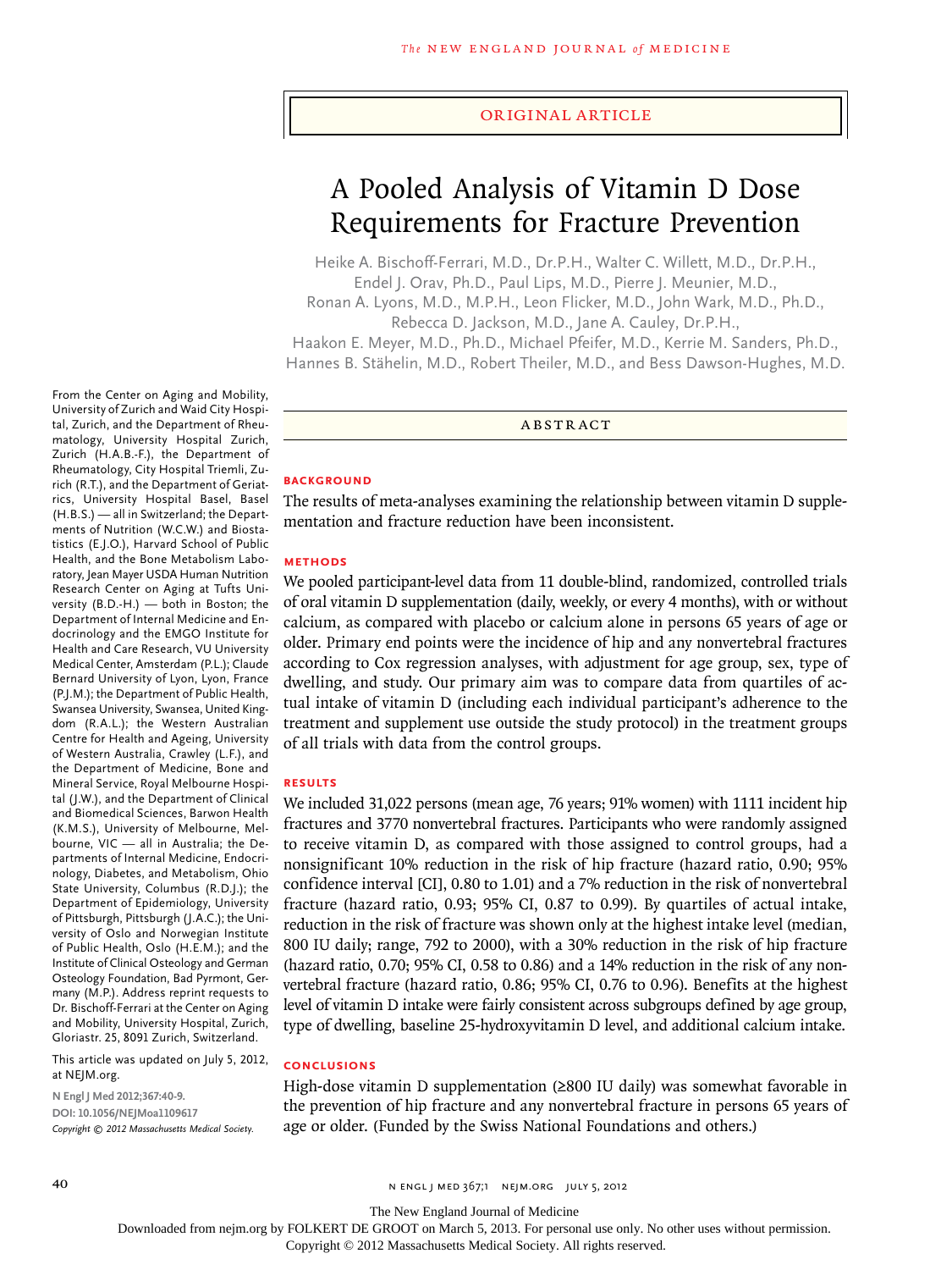PPROXIMATELY 75% OF FRACTURES OC-<br>cur in people 65 years of age or older.<sup>1</sup> By<br>2050, the worldwide incidence of hip frac-<br>tures is expected to increase by 240% among womcur in people 65 years of age or older.<sup>1</sup> By 2050, the worldwide incidence of hip fracen and 310% among men.<sup>2</sup>

One strategy to prevent fractures in this population might be universal vitamin D supplementation. However, the results of several study level meta-analyses and one pooled participantlevel analysis do not agree. Although one triallevel meta-analysis of double-blind, randomized, controlled trials suggested an 18% reduction in the incidence of hip fracture and a 20% reduction in the incidence of any nonvertebral fracture at a received dose of no less than 482 IU of vitamin D per day,<sup>3</sup> three study-level meta-analyses<sup>4-6</sup> and one pooled analysis of participant-level data<sup>7</sup> from open-design and blinded trials suggested that vitamin D may have no effect on total fractures<sup>4</sup> or may reduce hip fracture by  $7$  to  $16\%$ , if combined with calcium supplementation, regardless of the dose of vitamin D.4-7 The discordant findings may be explained, in part, by differences in the criteria for including trials in the analyses, with respect to blinding, vitamin D formulation (oral vs. injectable), or accommodations for nonadherence. Our analysis was designed to estimate the effects of vitamin D supplementation according to the actual intake of each participant, rather than simply the dose to which the participant was randomly assigned.

# **METHODS**

#### **POOLED STUDIES**

We attempted to identify all double-blind, randomized, controlled trials involving persons 65 years of age or older that evaluated oral vitamin D supplementation, alone or in combination with calcium, as compared with a control (placebo or calcium alone); that included data on low-trauma fractures; and that were published on or before August 31, 2011. We conducted searches of Medline, the Cochrane Central Register of Controlled Trials, and Embase. Of 14 qualifying trials, 2 were unavailable (lost files), both of which showed a significant reduction in fracture risk at a treatment dose that was equivalent to 800 IU of vitamin D per day.8,9

We included 12 studies (with a total of 33,277 participants) and received the source data for 30,011 participants 65 years of age or older from 11 trials, including type and date of fracture and dates of study entry and exit. For the 1 study of the 12 (with 3266 participants) for which events were identified by month,<sup>10</sup> we made the assumption that events had occurred in mid-month. One study (with 2255 participants) provided the dose once yearly<sup>11</sup>; in the other 11 studies (with 31,022 participants), the dose of vitamin D was given daily,<sup>10,12-19</sup> weekly,<sup>20</sup> or every 4 months.<sup>21</sup> The RECORD (Randomised Evaluation of Calcium or Vitamin D) trial, which had a factorial design, was split into study A (vitamin D vs. placebo) and study B (vitamin D plus calcium vs. calcium alone) trials.16 The work was done collegially with no limitations on confidentiality, except the removal of patient identifiers. All the included studies required that participants provide written informed consent.

### **VARIABLES**

Because adherence to the study treatment was documented differently in the published trials, we incorporated data on adherence according to a predefined protocol. For 7 trials, data on adherence were available at the participant level. For the 4 trials without participant-level reports of adherence, we applied the mean value for adherence (80%<sup>14,19,21</sup> or 95%<sup>15</sup>) of that trial to the individual participant doses. Vitamin D supplementation outside the study protocol was permitted in 5 of 11 trials, $14-17,21$  3 of which provided participant-level data that we incorporated in the assessment of actual intake in the primary analysis.15-17 The other 2 trials either allowed up to 200 IU14 of vitamin D per day or included persons if they had a vitamin D intake of less than 400 IU per day,<sup>21</sup> without providing participantlevel information on additional intake. Data on sex and type of dwelling were available for all participants from all 12 studies. For 1 of the 12 studies,10 we did not have participant-level data on age, so we applied the cohort average to each participant. Fracture events in all trials were verified by a review of medical records. We excluded vertebral fractures because they were not documented systematically in any of the trials.

## **PRIMARY ANALYSES**

The primary end points were the risks of hip fracture and any nonvertebral fracture. The primary analyses compared the actual intake of vitamin D supplementation, in quartiles, between

The New England Journal of Medicine

Downloaded from nejm.org by FOLKERT DE GROOT on March 5, 2013. For personal use only. No other uses without permission.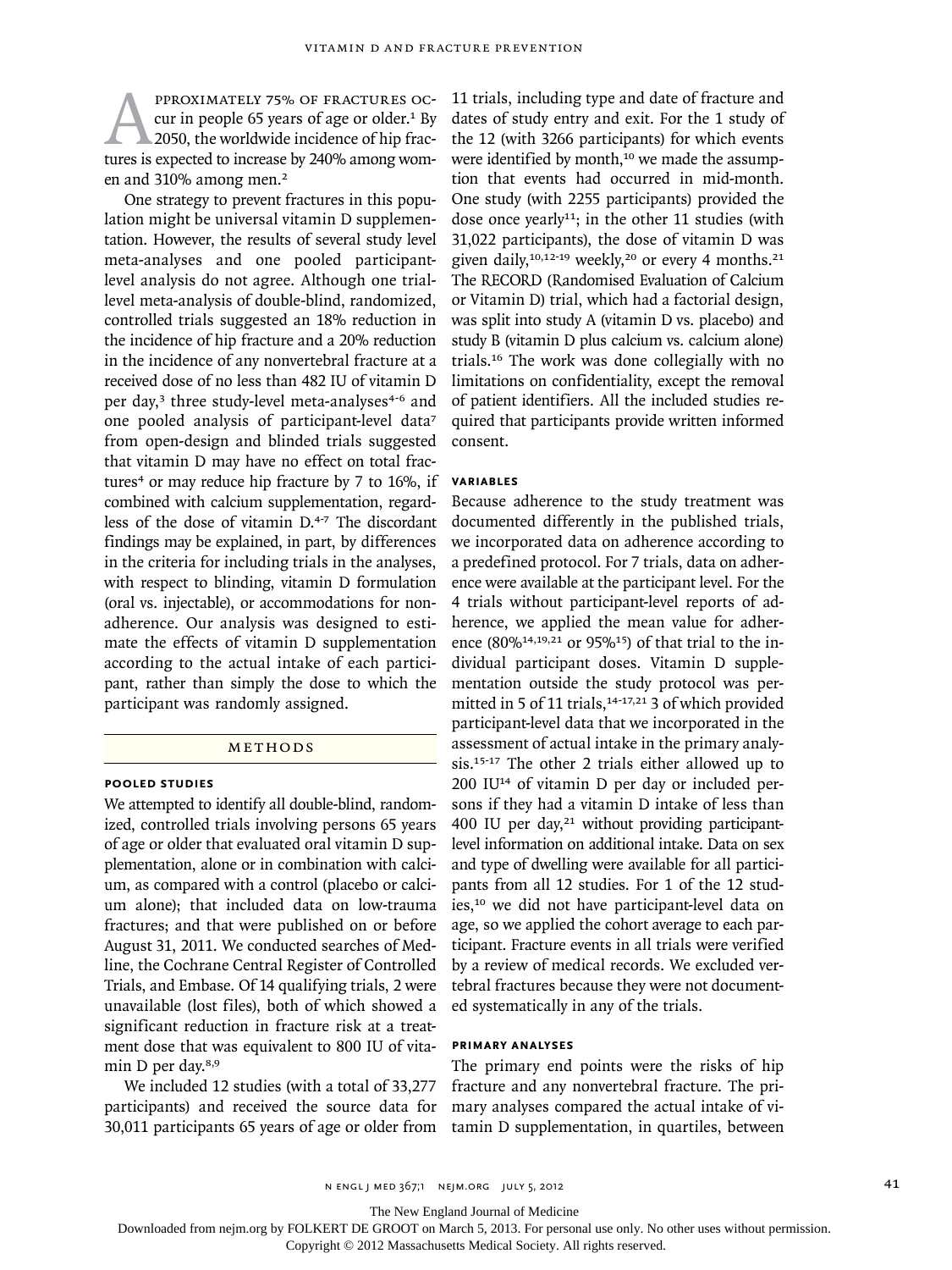treated participants and controls (with actual intake calculated as the assigned treatment dose plus any additional supplemental dose, with adjustment for adherence). In a sensitivity analysis, we excluded any additional supplemental dose outside the study protocol from the calculation of actual intake.

To establish a bridge to earlier meta-analyses and explain the additional information gained by the comparison of actual-intake amounts, we included two additional analyses: an intention-totreat analysis that compared participants who had been randomly assigned to receive vitamin D or a control, and an analysis according to treatment dose that maintained the assigned randomization status (vitamin D vs. control) and the assigned treatment dose (≤400 IU per day vs. >400 IU per day). All analyses were controlled for study, sex, age group, and type of dwelling.

### **INTERNAL VALIDATION ANALYSIS**

We performed an internal validation study to compare the highest quartile of actual intake of vitamin D with the lowest quartile, regardless of the randomized study-group assignment, including controls. Furthermore, with available baseline measurements of 25-hydroxyvitamin D from a subset of 4383 participants, we performed a threshold assessment of the association between the baseline quartile of 25-hydroxyvitamin D level and the prospective risk of hip fracture or any nonvertebral fracture, independently of study group, age group, sex, type of dwelling, and study.

### **SENSITIVITY ANALYSES**

In sensitivity analyses, we included 1 additional trial, by Sanders et al.,<sup>11</sup> because it used a different treatment regimen, consisting of an annual high dose (500,000 IU) of vitamin D, and we added 100 IU of vitamin D to the actual-intake amount for participants in the 2 trials in which a small dose of additional vitamin D was allowed but not documented.14,21 To extend our participant-level data to the 2 randomized, controlled trials (by Chapuy et al. $9$  and Trivedi et al. $8$ ) for which the source data were not available, we performed a trial-level meta-analysis that combined our pooled findings from the 11 randomized, controlled trials with the trial-level findings of these 2 trials in a random-effects meta-analysis.

# **SUBGROUP ANALYSES**

In predefined subgroup analyses we assessed the effect of actual intake of vitamin D according to age group (younger than 75 years, 75 to 84 years, or 85 years or older), type of dwelling (community dwelling vs. institution), baseline level of 25 hydroxyvitamin D (<30 nmol per liter vs. ≥30 nmol per liter), and additional dose of a calcium supplement in the treatment group (<1000 mg per day vs. ≥1000 mg per day).

# **STATISTICAL ANALYSIS**

After establishing homogeneity among the 11 individual trials for both fracture end points overall and at the actual-intake quartile level, we pooled the individual participant-level data and used Cox proportional-hazards regression analysis to assess the incidence of hip fracture or any nonvertebral fracture. For the primary analyses, we performed only one analysis for hip fracture and one analysis for nonvertebral fracture in which we compared all quartiles of actual intake to the control group, and it was our a priori expectation that the effect would be greatest at the highest dose. In the nonprimary analyses, because of the potential for false positive results due to multiple testing, we used a P value of 0.0125 to indicate significance. Since four subgroups were considered for each of two types of fracture outcome, an interaction term for the highest actual intake level of vitamin D and each subgroup was added to the model, and a Bonferroni-adjusted P value of less than 0.00625 was required for significance.

All analyses were adjusted for study, age group, sex, and type of dwelling; however, the analyses were not adjusted for calcium supplementation, owing to colinearity between doses of vitamin D and calcium supplementation. All reported P values are two-sided, and the proportional-hazards assumptions were satisfied for the primary analyses for both hip fracture and any nonvertebral fracture. Additional frailty analyses<sup>22</sup> were carried out to ensure that the results were robust with respect to the allowance specified for correlation within the study. The results of these analyses are not reported, since they remained consistent and significant. Analyses were conducted with SAS software, version 9.2 (SAS Institute).

The New England Journal of Medicine

Downloaded from nejm.org by FOLKERT DE GROOT on March 5, 2013. For personal use only. No other uses without permission.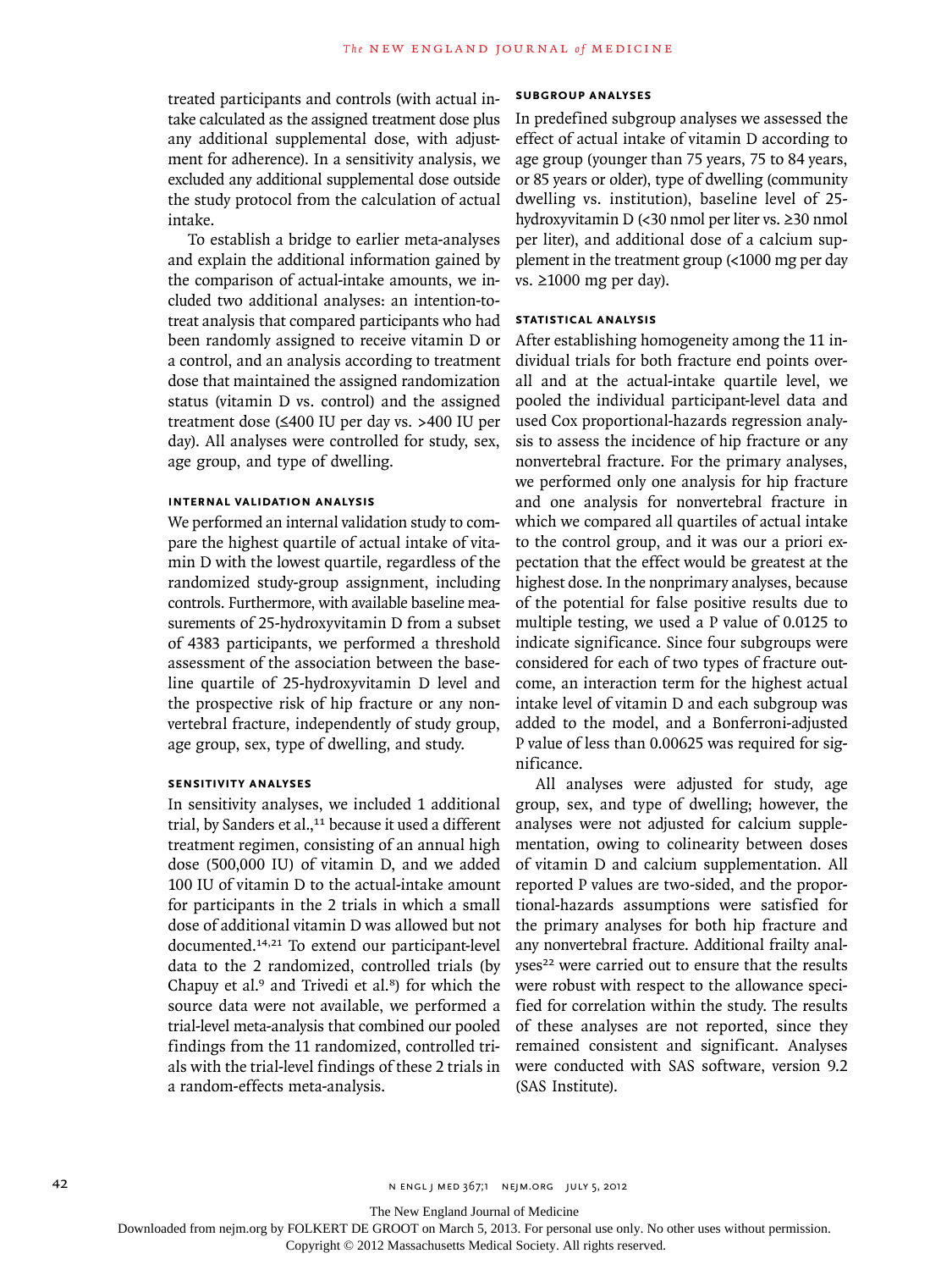**Table 1. Baseline Characteristics of the Study Populations in 11 Double-Blind, Randomized, Controlled Trials, According to Quartile of Actual Intake of Vitamin D among Treated Participants, as Compared with Controls.\***

| Variable                          | <b>Control Group</b><br>$(N = 15, 495)$ |                              |                                | <b>Treatment-Group Quartile</b><br>$(N = 15, 527)$ |                                 |
|-----------------------------------|-----------------------------------------|------------------------------|--------------------------------|----------------------------------------------------|---------------------------------|
|                                   |                                         | 0–360 IU/day<br>$(N = 3935)$ | 361–637 IU/day<br>$(N = 3836)$ | 638–791 IU/day<br>$(N = 3790)$                     | 792-2000 IU/day<br>$(N = 3966)$ |
| Median dose - IU/day              |                                         | 340                          | 547                            | 693                                                | 800                             |
| Age                               |                                         |                              |                                |                                                    |                                 |
| $Mean - yr$                       | $76.4 \pm 7.5$                          | $75.2 \pm 6.4$               | $72.5 \pm 6.1$                 | $78.0 \pm 8.8$                                     | $79.8 \pm 6.2$                  |
| 65-74 yr $-$ %                    | 48.5                                    | 53.0                         | 72.0                           | 43.9                                               | 25.7                            |
| $75 - 84$ yr – %                  | 38.7                                    | 38.0                         | 22.2                           | 29.0                                               | 65.6                            |
| $\geq 85$ yr – %                  | 12.8                                    | 9.0                          | 5.8                            | 27.1                                               | 8.7                             |
| Female sex - no. (%)              | 14,082 (90.9)                           | 3510 (89.2)                  | 3696 (96.4)                    | 3216 (84.9)                                        | 3670 (92.5)                     |
| Living in institution - no. (%)   | 4,760 (30.7)                            | 573 (14.6)                   | 380 (9.9)                      | 1970 (52.0)                                        | 1863 (47.0)                     |
| Supplement                        |                                         |                              |                                |                                                    |                                 |
| Vitamin D, actual intake - IU/day | $100+160$                               | $290+98$                     | $496 + 81$                     | $692 + 41$                                         | $846 + 180$                     |
| Calcium, actual intake - mg/day   | $84 \pm 258$                            | $396 \pm 393$                | $697 \pm 282$                  | $403 + 436$                                        | $830 \pm 460$                   |
| 25-Hydroxyvitamin D level         |                                         |                              |                                |                                                    |                                 |
| No. of participants               | 2220                                    | 440                          | 679                            | 632                                                | 412                             |
| Mean value - nmol/liter           | $47 + 24$                               | $41 + 24$                    | $48 + 21$                      | $54 + 29$                                          | $43 + 20$                       |
| Pooled studies - no.              | 11                                      | 5                            | 5                              | 8                                                  | 5                               |

\* Plus–minus values are means ±SD. In the treatment group, there were significant differences in age group, sex, and percentage of participants living in institutions across the quartiles of actual intake of vitamin D. The range of actual intake of vitamin D in the highest quartile was unchanged when the one trial with a treatment dose of 2000 IU per day $^{13}$  was excluded.

# **RESULTS**

#### **CHARACTERISTICS OF THE PARTICIPANTS**

The clinical characteristics of 31,022 participants from 11 trials are shown in Table 1. Of 4383 participants with baseline measurements of 25-hydroxyvitamin D, 24% had levels of less than 30 nmol per liter, 62% had levels of less than 50 nmol per liter, and 88% had levels of less than 75 nmol per liter. Appendix 1 in the Supplementary Appendix, available with the full text of this article at NEJM.org, shows the assigned treatment doses and actual-intake amounts in each trial.

#### **PRIMARY ANALYSES**

The intention-to-treat analysis showed a nonsignificant 10% reduction in the risk of hip fracture (hazard ratio, 0.90; 95% confidence interval [CI], 0.80 to 1.01), which did not differ according to assigned treatment dose. On the basis of our pri-

was a significant 30% reduction in the incidence of hip fracture at the highest actual-intake level (792 to 2000 IU per day) in treated participants, as compared with controls (Table 2), with a similar finding for the adherence-adjusted dose, which did not include supplements outside the study protocol (29% reduction). Notably, there was no reduction in the risk of hip fracture at any actualintake level lower than 792 IU per day.

In the internal validation analysis, regardless of study assignment, the reduction in the risk of hip fracture was 30% and was significant at the highest actual-intake level (792 to 2000 IU per day), as compared with the lowest actual-intake level (0 to 360 IU per day), suggesting a dose–response relationship. Such a relationship was also suggested by the threshold assessment of hip-fracture risk according to quartile of baseline 25-hydroxyvitamin D level in the 4383 participants for whom serum measurements were available (Fig. 1A).

mary comparison of actual intake, however, there overall reduction in the risk of nonvertebral frac-The intention-to-treat analysis showed a 7%

The New England Journal of Medicine

Downloaded from nejm.org by FOLKERT DE GROOT on March 5, 2013. For personal use only. No other uses without permission.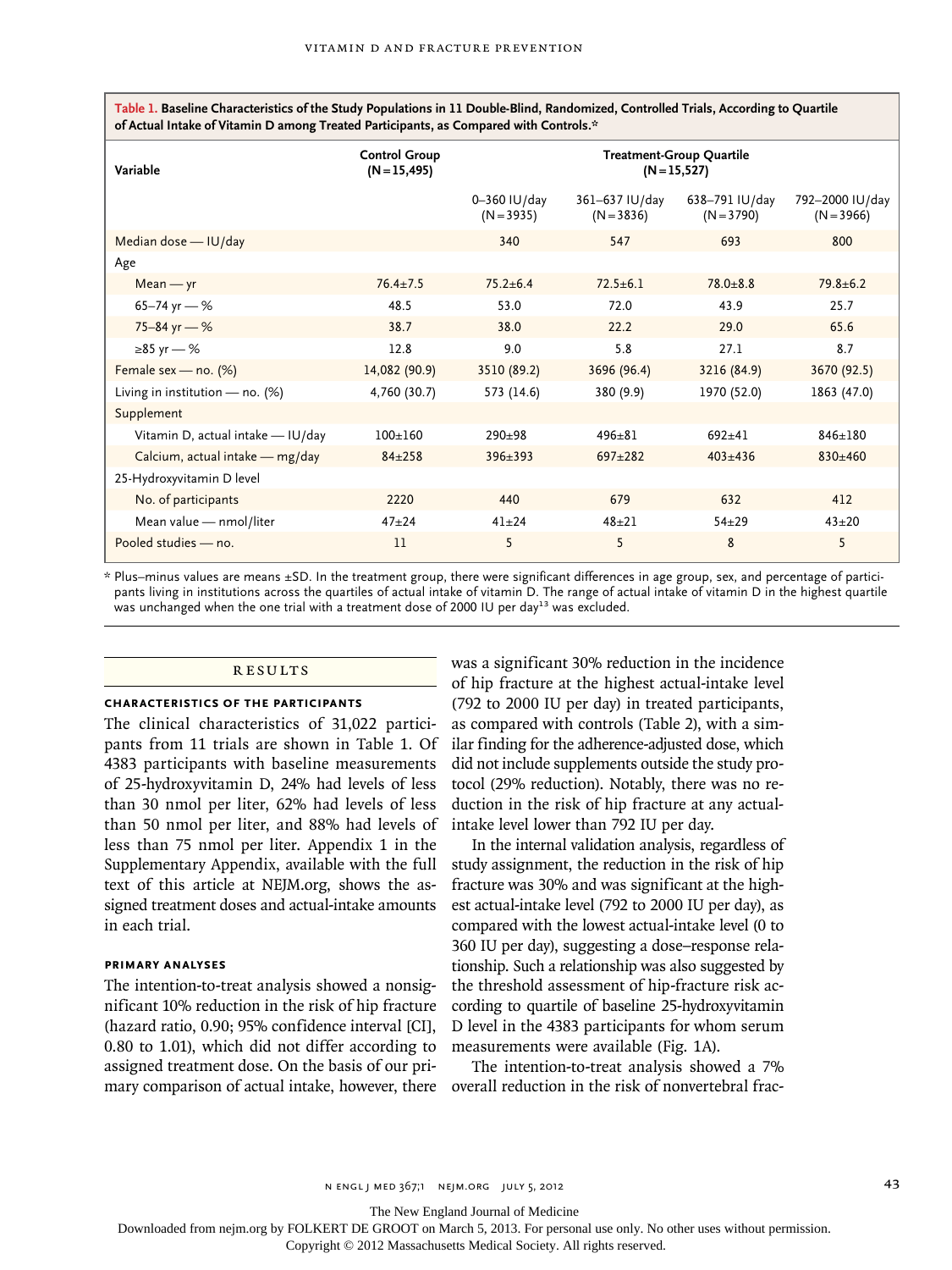| Table 2. Incidence of Fracture among 31,022 Participants, According to Vitamin D Treatment Dose and Actual Intake.* |                        |                     |                           |         |                     |                           |         |
|---------------------------------------------------------------------------------------------------------------------|------------------------|---------------------|---------------------------|---------|---------------------|---------------------------|---------|
| Analysis                                                                                                            | No. of<br>Participants |                     | <b>Hip Fracture</b>       |         |                     | Any Nonvertebral Fracture |         |
|                                                                                                                     |                        | No. of<br>Fractures | Relative Risk<br>(95% CI) | P Value | No. of<br>Fractures | Relative Risk<br>(95% CI) | P Value |
| Intention-to-treat analysis                                                                                         |                        |                     |                           |         |                     |                           |         |
| Control                                                                                                             | 15,495                 | 586                 | 1.00                      |         | 1948                | 1.00                      |         |
| Treatment                                                                                                           | 15,527                 | 525                 | $0.90(0.80 - 1.01)$       | 0.07    | 1822                | $0.93(0.87 - 0.99)$       | 0.03    |
| Treatment-dose analysis                                                                                             |                        |                     |                           |         |                     |                           |         |
| Control                                                                                                             | 15,495                 | 586                 | 1.00                      |         | 1948                | 1.00                      |         |
| $\leq$ 400 IU/day                                                                                                   | 10,111                 | 255                 | $0.89(0.74 - 1.07)$       | 0.20    | 1225                | $0.96(0.89 - 1.05)$       | 0.40    |
| >400 IU/day+                                                                                                        | 5,416                  | 270                 | $0.91(0.78 - 1.06)$       | 0.22    | 597                 | $0.89(0.80 - 0.98)$       | 0.02    |
| Actual-intake analysis:                                                                                             |                        |                     |                           |         |                     |                           |         |
| Control                                                                                                             | 15,495                 | 586                 | 1.00                      |         | 1948                | 1.00                      |         |
| 0-360 IU/day                                                                                                        | 3,935                  | 100                 | $1.00(0.79 - 1.26)$       | 0.99    | 425                 | $0.96(0.86 - 1.07)$       | 0.44    |
| 361-637 IU/day                                                                                                      | 3,836                  | 110                 | $1.03(0.83 - 1.29)$       | 0.78    | 520                 | $1.01(0.91 - 1.12)$       | 0.85    |
| 638-791 IU/day                                                                                                      | 3,790                  | 164                 | $1.01(0.83 - 1.23)$       | 0.92    | 419                 | $0.90(0.80 - 1.01)$       | 0.08    |
| 792-2000 IU/day                                                                                                     | 3,966                  | 151                 | $0.70(0.58 - 0.86)$       | < 0.001 | 458                 | $0.86(0.76 - 0.96)$       | 0.007   |
| Sensitivity analysis                                                                                                |                        |                     |                           |         |                     |                           |         |
| Control                                                                                                             | 15,495                 | 586                 | 1.00                      |         | 1948                | 1.00                      |         |
| 0-337 IU/day                                                                                                        | 3,353                  | 84                  | $1.01(0.79 - 1.30)$       | 0.91    | 465                 | $1.06(0.95 - 1.17)$       | 0.32    |
| 338-360 IU/day                                                                                                      | 5,652                  | 114                 | $0.83(0.66 - 1.05)$       | 0.11    | 619                 | $0.89(0.80 - 0.98)$       | 0.02    |
| 361-699 IU/day                                                                                                      | 2,640                  | 180                 | $1.14(0.93 - 1.41)$       | 0.21    | 326                 | $1.05(0.91 - 1.22)$       | 0.52    |
| 700-2000 IU/day                                                                                                     | 3,882                  | 147                 | $0.71(0.58 - 0.87)$       | 0.001   | 412                 | $0.81(0.72 - 0.91)$       | < 0.001 |
| Internal validation                                                                                                 |                        |                     |                           |         |                     |                           |         |
| 0-360 IU/day                                                                                                        | 18,153                 | 639                 | 1.00                      |         | 2193                | 1.00                      |         |
| 361-637 IU/day                                                                                                      | 4,976                  | 150                 | $1.03(0.84 - 1.26)$       | 0.80    | 681                 | $1.04(0.95 - 1.15)$       | 0.37    |
| 638-791 IU/day                                                                                                      | 3,865                  | 168                 | $1.02(0.84 - 1.24)$       | 0.83    | 431                 | $0.92(0.82 - 1.03)$       | 0.16    |
| 792-2000 IU/day                                                                                                     | 4,028                  | 154                 | $0.70(0.58 - 0.86)$       | < 0.001 | 465                 | $0.86(0.77-0.97)$         | 0.01    |

\* All analyses were adjusted for study, age group, sex, and type of dwelling. To limit false positive results and correct for multiplicity, we used a P value of 0.0125 to indicate significance.

† All trials included doses between 700 and 2000 IU per day.

‡ Among 21,241 participants from the eight trials that used vitamin D combined with any dose of calcium supplementation, a benefit was present only at the highest actual-intake level of vitamin D.

§ In the sensitivity analysis for adherence-adjusted dose without supplements outside the study protocol, 511 participants in the Women's Health Initiative trial<sup>17</sup> shifted from the highest actual-intake level (792 to 2000 IU per day) and 1356 shifted from the second-highest actualintake level (638 to 791 IU per day) to the second-lowest adherence-adjusted intake level (338 to 360 IU per day). See the Supplementary Appendix for additional information.

> ture (hazard ratio, 0.93; 95% CI, 0.87 to 0.99), with no risk reduction at doses of 400 IU per day or less (hazard ratio, 0.96; 95% CI, 0.89 to 1.05), and an 11% reduction at doses higher than 400 IU per day (hazard ratio, 0.89; 95% CI, 0.80 to 0.98). In the primary comparison of actual intake, the pattern was largely the same as that observed for hip fracture (Table 2). For prevention of nonvertebral fracture, a dose–response relationship was supported by the internal validation analysis (Ta

ble 2) and by the threshold assessment of baseline 25-hydroxyvitamin D level (Fig. 1B). Primary findings at the highest actual-intake level were robust when individual trials were excluded (Appendixes 2A and 2B in the Supplementary Appendix).

# **SENSITIVITY ANALYSES**

When we included the trial-level findings for the two trials with missing source data<sup>8,9</sup> (treatment doses, 800 IU and 833 IU per day) at the highest

44 **1 Engl july 5, 2012** n engl july 5, 2012 n engl july 5, 2012

The New England Journal of Medicine

Downloaded from nejm.org by FOLKERT DE GROOT on March 5, 2013. For personal use only. No other uses without permission.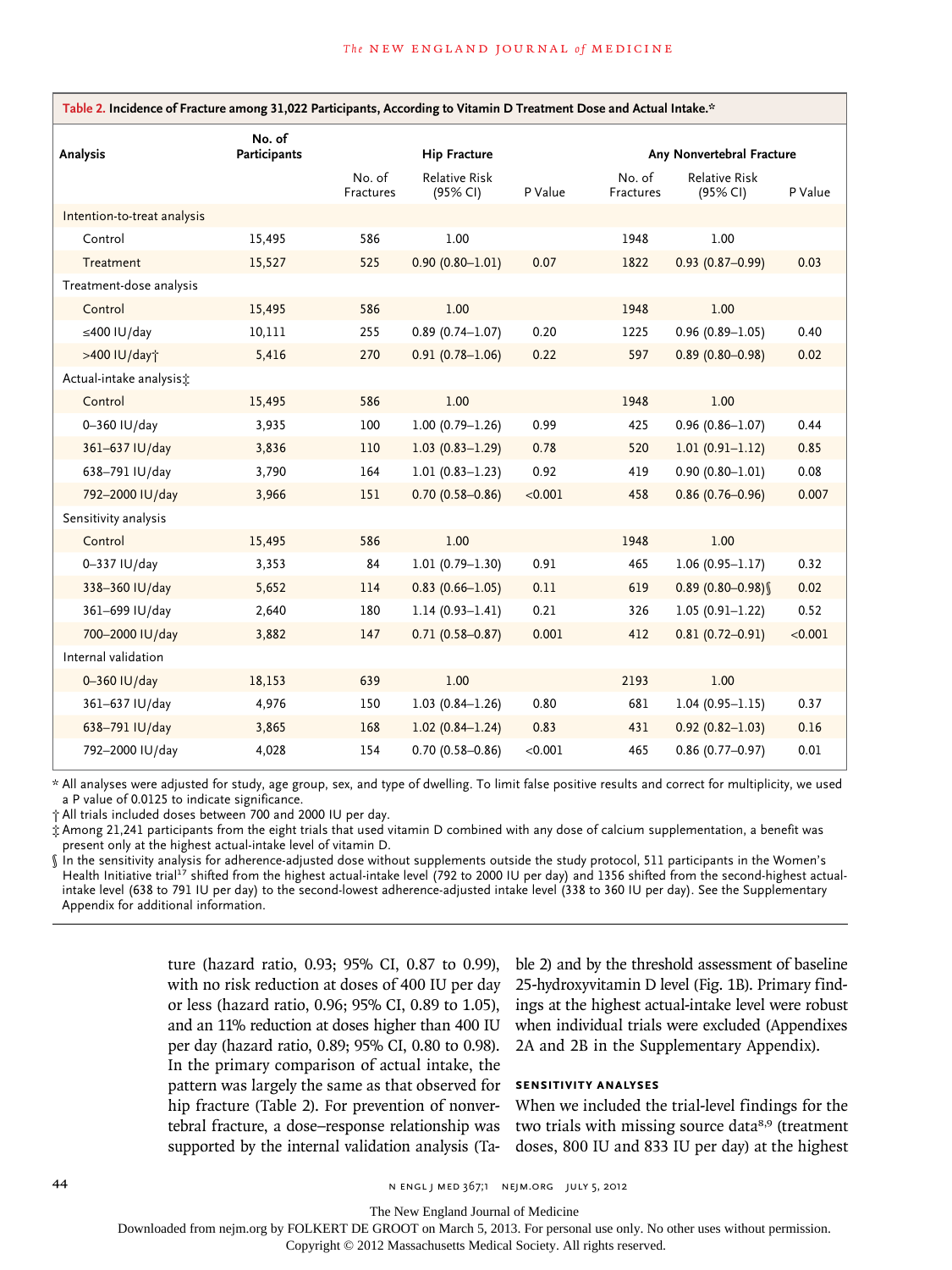actual-intake level, results were unchanged for hip fracture (relative risk, 0.70; 95% CI, 0.59 to 0.84) and any nonvertebral fracture (relative risk, 0.84; 95% CI, 0.74 to 0.95). The inclusion of the trial by Sanders et al., $11$  in which a high annual dose of vitamin D was administered, attenuated the findings in the intention-to-treat analysis (Appendix 3 in the Supplementary Appendix) and at the highest actual-intake level (Appendixes 2A and 2B in the Supplementary Appendix). The results of additional sensitivity analyses were robust (data not shown), and there was homogeneity among trials at the quartile level of actual intake of vitamin D (Fig. 2A and 2B).

# **SUBGROUP ANALYSES**

There were no significant interactions, after Bonferroni adjustment, between the highest actual intake of vitamin D and subgroups defined by age, type of dwelling, baseline level of 25-hydroxyvitamin D, and additional calcium intake (Table 3). This suggests that the effect of the highest actual intake of vitamin D was relatively consistent across these subgroups. However, reduced power, especially in the subset of participants for whom baseline levels of 25-hydroxyvitamin D were available and the subset with additional calcium intake, may have masked some true differences. There was a suggestion that the highest actual-intake level of vitamin D was less beneficial for the prevention of nonvertebral fracture in participants living in community dwellings than in those living in institutions ( $P=0.02$ ), with the P value indicating a significant difference on the basis of the conventional threshold for significance but not the Bonferroni-adjusted threshold.

# DISCUSSION

This pooled analysis included a large participantlevel data sample of double-blind, randomized, controlled trials of vitamin D supplementation that involved persons 65 years of age or older. The findings suggest that only a high intake of vitamin D leads to a significant reduction in the risk of fracture — with a 30% reduction in the risk of hip fracture and a 14% reduction in the risk of any nonvertebral fracture; this reduction is independent of the assigned treatment dose of vitamin D, age group, sex, type of dwelling, and study. Thus, it is possible that the results of typical intentionto-treat analyses of vitamin D supplementation, as replicated in this pooled analysis with a non-



#### **Figure 1. Threshold Assessment for the Risk of Fracture, According to Quartile of Baseline 25-Hydroxyvitamin D Level.**

Panel A shows the risk of hip fracture, and Panel B the risk of any nonvertebral fracture. Among the 4383 study participants for whom data on baseline 25-hydroxyvitamin D levels were available, there were 313 hip and 914 nonvertebral fractures during follow-up. After adjustment for study, group assignment (treatment or control), age group, sex, and type of dwelling, persons 65 years of age or older with baseline serum 25-hydroxyvitamin D levels of at least 61 nmol per liter, as compared with persons with baseline levels of less than 30 nmol per liter, had a risk of hip fracture that was reduced by 37% (hazard ratio, 0.63; 95% CI, 0.46 to 0.87) and a risk of any nonvertebral fracture that was reduced by 31% (hazard ratio, 0.69; 95% CI, 0.57 to 0.84). With higher quartiles of baseline 25-hydroxyvitamin D levels, there was a significant trend toward lower risks of hip fracture (P=0.02) and any nonvertebral fracture (P<0.001). The bars indicate 95% confidence intervals.

significant 10% reduction in the risk of hip fracture and a 7% reduction in the risk of any nonvertebral fracture, underestimate the benefit of vitamin D supplementation. Notably, the benefit at the highest actual-intake level of vitamin D was

The New England Journal of Medicine

Downloaded from nejm.org by FOLKERT DE GROOT on March 5, 2013. For personal use only. No other uses without permission.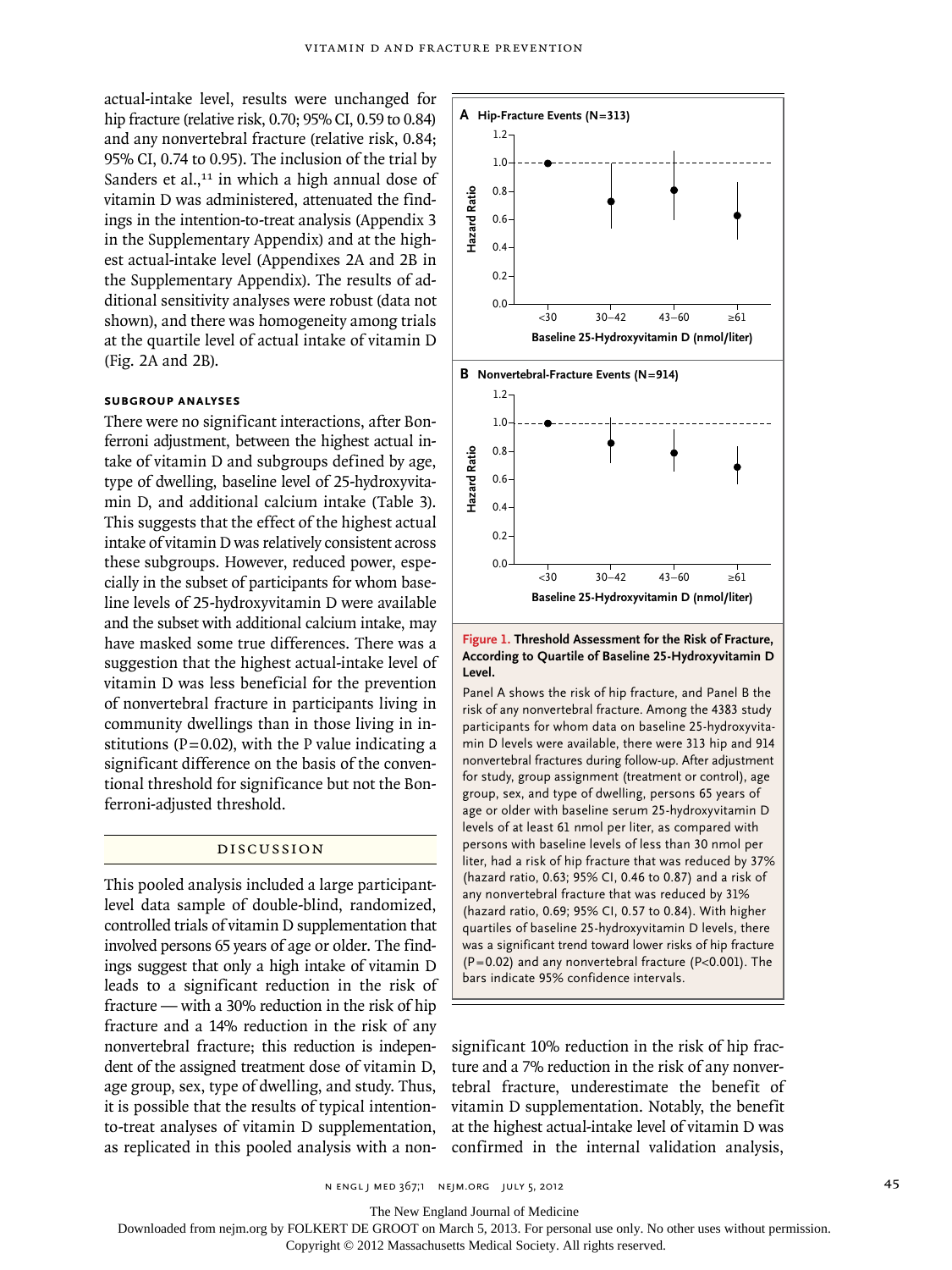

#### 46 **n engl j med 367;1** n engl j med 367;1 nejm.org j 5, 2012

Downloaded from nejm.org by FOLKERT DE GROOT on March 5, 2013. For personal use only. No other uses without permission.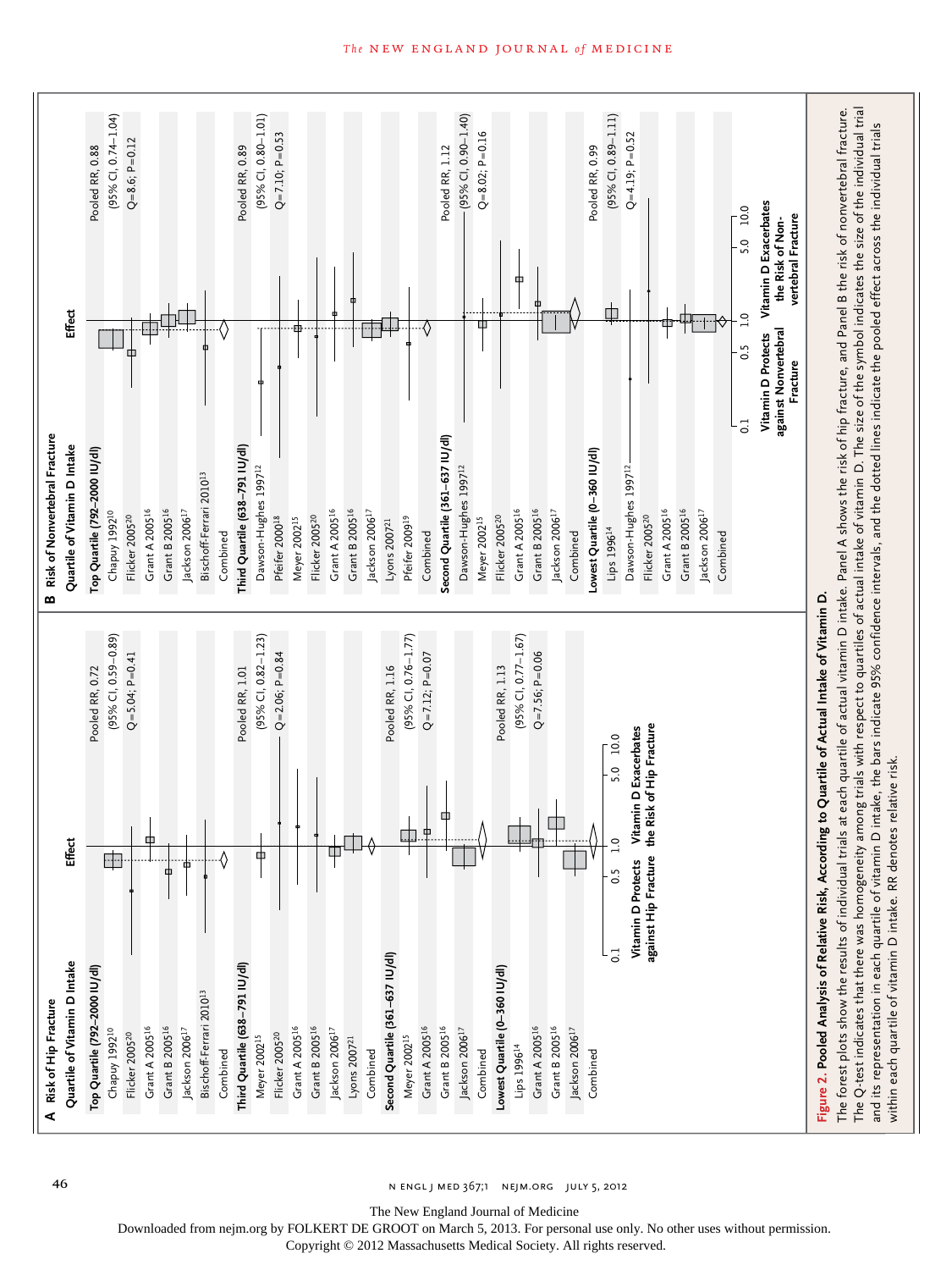| Table 3. Subgroup Benefits at the Highest Actual-Intake Level of Vitamin D (792–2000 IU per Day), as Compared with Control Group.*                                                                                                                                                                          |                    |                                                            |                    |                  |                                                                  |          |                    |                  |                             |         |
|-------------------------------------------------------------------------------------------------------------------------------------------------------------------------------------------------------------------------------------------------------------------------------------------------------------|--------------------|------------------------------------------------------------|--------------------|------------------|------------------------------------------------------------------|----------|--------------------|------------------|-----------------------------|---------|
| Subgroup                                                                                                                                                                                                                                                                                                    | Treatment<br>Group | <b>Control Group</b>                                       |                    |                  | Hip Fracture                                                     |          |                    |                  | Any Nonvertebral Fracture   |         |
|                                                                                                                                                                                                                                                                                                             |                    |                                                            | Treatment<br>Group | Control<br>Group | Relative Risk<br>$(95%$ CI)                                      | P Value  | Treatment<br>Group | Control<br>Group | Relative Risk<br>$(95%$ CI) | P Value |
|                                                                                                                                                                                                                                                                                                             |                    | no. of participants                                        | no. of fractures   |                  |                                                                  |          | no. of fractures   |                  |                             |         |
| Age                                                                                                                                                                                                                                                                                                         |                    |                                                            |                    |                  |                                                                  |          |                    |                  |                             |         |
| ₹                                                                                                                                                                                                                                                                                                           | 3966               | 15,495                                                     | 151                | 586              | $0.70(0.58 - 0.86)$                                              | $-0.001$ | 458                | 1948             | $0.86(0.76 - 0.96)$         | 0.007   |
| $65 - 74$ yr                                                                                                                                                                                                                                                                                                | 1018               | 7,521                                                      | 13                 | 128              | $0.72(0.39 - 1.31)$                                              | 0.27     | 122                | 900              | $1.09(0.90 - 1.33)$         | 0.39    |
| $75-84$ yr                                                                                                                                                                                                                                                                                                  | 2603               | 5,989                                                      | 130                | 332              | $0.72(0.58 - 0.89)$                                              | 0.003    | 299                | 791              | $0.76(0.66 - 0.88)$         | 0.001   |
| >85 yr                                                                                                                                                                                                                                                                                                      | 345                | 1,985                                                      | $\infty$           | 126              | $0.54(0.25 - 1.20)$                                              | 0.13     | 37                 | 257              | $0.87(0.59 - 1.30)$         | 0.50    |
| Type of dwelling                                                                                                                                                                                                                                                                                            |                    |                                                            |                    |                  |                                                                  |          |                    |                  |                             |         |
| ₹                                                                                                                                                                                                                                                                                                           | 3966               | 15,495                                                     | 151                | 586              | $0.70(0.58 - 0.86)$                                              | 0.001    | 458                | 1948             | $0.86(0.76 - 0.96)$         | 0.007   |
| Community dwelling                                                                                                                                                                                                                                                                                          | 2103               | 10,735                                                     | 42                 | 253              | $0.68(0.48-0.96)$                                                | 0.03     | 238                | 1314             | $0.95(0.82 - 1.10)$         | 0.52    |
| Institution                                                                                                                                                                                                                                                                                                 | 1863               | 4,760                                                      | 109                | 333              | $0.70(0.55 - 0.89)$                                              | 0.004    | 220                | 634              | $0.74(0.62 - 0.87)$         | 0.001   |
| Baseline 25-hydroxyvitamin D                                                                                                                                                                                                                                                                                |                    |                                                            |                    |                  |                                                                  |          |                    |                  |                             |         |
| $\frac{1}{4}$                                                                                                                                                                                                                                                                                               | 412                | 2,220                                                      | $\Box$             | 177              | $0.55(0.29 - 1.05)$                                              | 0.07     | 51                 | 484              | $0.80(0.59 - 1.10)$         | 0.18    |
| <30 nmol/liter                                                                                                                                                                                                                                                                                              | 106                | 517                                                        | $\sim$             | 42               | $0.40(0.08 - 1.91)$                                              | 0.25     | $\overline{ }$     | 106              | $0.56(0.24 - 1.34)$         | 0.19    |
| ≥30 nmol/liter                                                                                                                                                                                                                                                                                              | 306                | 1,703                                                      | $\sigma$           | 135              | $0.60(0.29 - 1.22)$                                              | 0.17     | $\overline{4}$     | 378              | $0.87(0.62 - 1.23)$         | 0.43    |
| Additional calcium intake                                                                                                                                                                                                                                                                                   |                    |                                                            |                    |                  |                                                                  |          |                    |                  |                             |         |
| $\equiv$                                                                                                                                                                                                                                                                                                    | 2580               | 10,615                                                     | 123                | 368              | $0.71(0.56 - 0.88)$                                              | 0.002    | 315                | 1414             | $0.87(0.76 - 1.00)$         | 0.05    |
| $5000 \, \text{m}$                                                                                                                                                                                                                                                                                          | 294                | 10,145                                                     | م                  | 359              | $0.65(0.25 - 1.68)$                                              | 0.38     | 25                 | 1372             | $0.62(0.39 - 0.97)$         | 0.04    |
| $\frac{3u}{2000}$                                                                                                                                                                                                                                                                                           | 2286               | 470                                                        | 117                | G                | $0.77(0.30 - 1.96)$                                              | 0.59     | 290                | 42               | $1.19(0.82 - 1.74)$         | 0.36    |
| * All analyses were adjusted for study, age group, sex, and type of dwelling. After Bonferroni adjustment, with a P value of less than 0.00625 considered to indicate statistical significance,<br>there were no significant interactions between the<br>† Data on baseline 25-hydroxyvitamin D levels were |                    | available for a total of 4383 participants in nine trials. |                    |                  | highest actual-intake level of vitamin D and the four subgroups. |          |                    |                  |                             |         |

The New England Journal of Medicine

Downloaded from nejm.org by FOLKERT DE GROOT on March 5, 2013. For personal use only. No other uses without permission. Copyright © 2012 Massachusetts Medical Society. All rights reserved.

VITAMIN D AND FRACTURE PREVENTION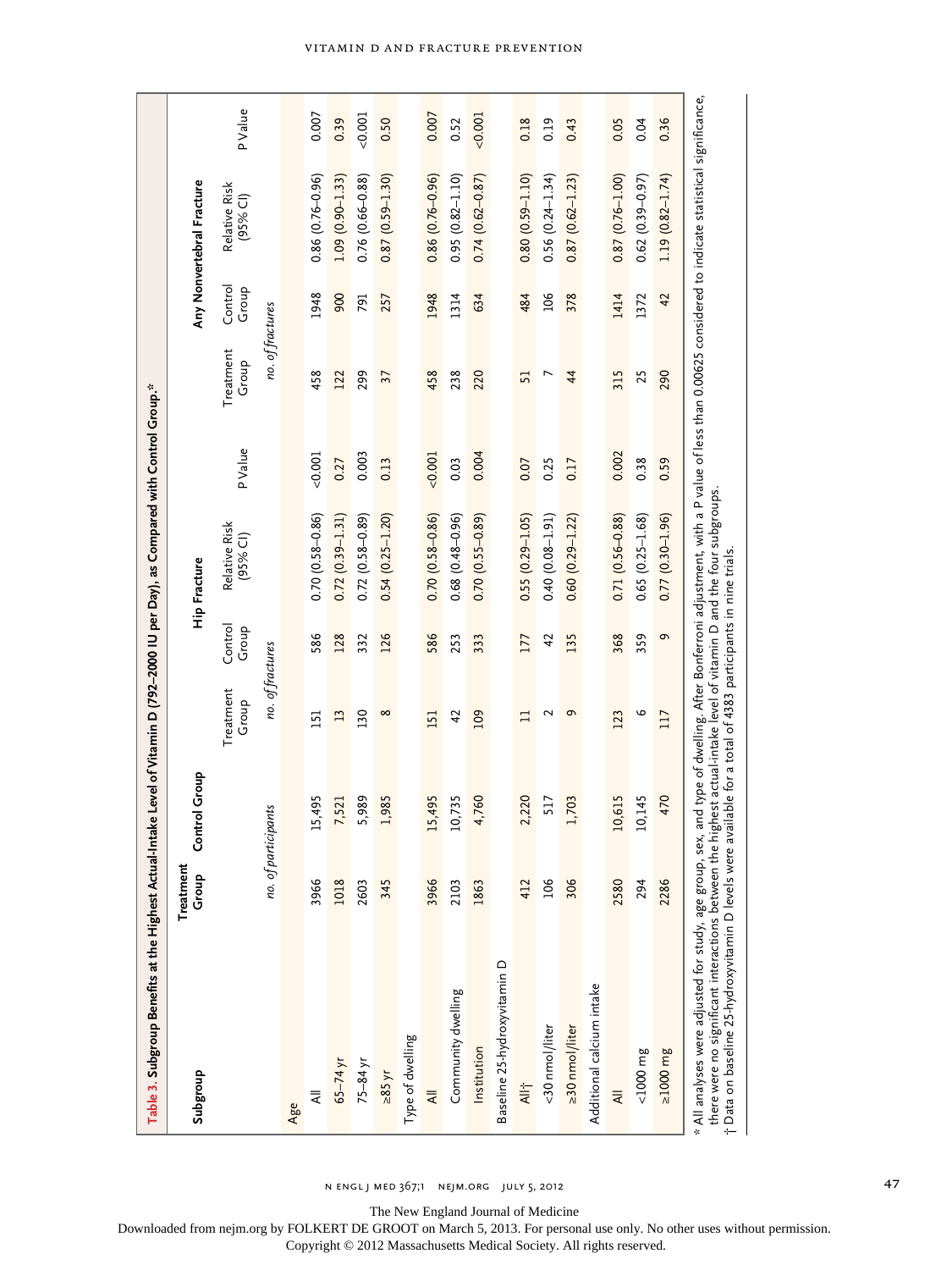which compared the highest actual-intake level with the lowest, regardless of study assignment (treatment or control). A dose–response relationship between vitamin D and fracture risk is further supported by our analysis of baseline levels of 25-hydroxyvitamin D and prospective fracture risk.

Our findings suggest that some previous highquality trials of vitamin D supplementation either showed no benefit owing to lower-than-intended doses of vitamin D or showed an unexpected benefit owing to higher-than-intended doses. For example, the RECORD trial by Grant et al.16 was designed with an intended dose of 800 IU per day, but the actual intake of vitamin D was lower, with a mean intake of 539 IU per day in the group that received vitamin D combined with calcium and 613 IU per day in the group that received vitamin D alone. Conversely, the Women's Health Initiative trial by Jackson et al.<sup>17</sup> was designed with an intended dose of 400 IU per day, but the actual intake of vitamin D and the proportion of participants in the highest intake range were higher, which may in part explain the reduced risk of fracture that was observed in the older participants in that trial.

Previous meta-analyses have suggested that the benefits of vitamin D may be limited to older persons who live in institutions.4,6 Our subgroup analyses suggest that at the highest actual-intake level, the risk of hip fracture is reduced among all persons 65 years of age or older, whether they live in the community or in an institution. Our data further suggest that persons who are most vulnerable to vitamin D deficiency — those 85 years of age or older and those with very low baseline levels of 25-hydroxyvitamin D — benefit from vitamin D supplementation at least as much as others do. However, because of the reduced sample size and power, we are not able to determine whether this benefit is greater or simply equivalent.

Several previous meta-analyses suggested that the dose of vitamin D is irrelevant when vitamin D is combined with calcium.4-7 In contrast, our pooled subgroup analyses of the eight doubleblind, randomized, controlled trials that used vitamin D combined with calcium indicate that with combined supplementation, the risk of fracture is reduced only at the highest actual-intake level of vitamin D. Furthermore, our data suggest that at the highest actual-intake level of vitamin D, a smaller amount of calcium supplementation (<1000 mg per day), as compared with a larger

amount (≥1000 mg per day), may be more beneficial in reducing the risk of fracture  $-$  a finding that is consonant with epidemiologic studies.<sup>23,24</sup>

Our sensitivity analysis suggests that the vitamin D dosing interval may be relevant for reducing the risk of fracture. When we included in our sensitivity analysis the trial by Sanders et  $al.11$ in which one annual dose of vitamin was administered, the risk reduction was attenuated. Similarly, another study of annual supplementation with injectable vitamin D showed a null effect on the risk of fracture.<sup>25</sup> In contrast, a trial from which the source data set could not be retrieved showed that a dose of 100,000 IU of vitamin D taken orally every 4 months was associated with a 33% reduction in the risk of a first hip, wrist, or forearm fracture, suggesting that the 4-month dosing interval is satisfactory.8 More frequent dosing (daily or weekly) in adequate amounts is supported by our analysis as a means of lowering the risk of both hip and nonvertebral fractures.

The strengths of our pooled analysis are the large sample, the assessment of fracture risk by actual intake of vitamin D, and the consistency of the primary findings and the internal validation study. The principal limitation of our analysis is the unavailability of source data for 2 of the 14 qualifying trials<sup>8,9</sup>; however, inclusion of the trial-level data from these studies in a randomeffects meta-analysis did not alter our findings. A further limitation is that we could not assess the effect of the highest quartile of actual intake of vitamin D (792 to 1000 IU per day) without additional calcium, because all trials that gave higher doses of vitamin D (≥800 IU per day with good adherence) also gave calcium. The threshold assessment of fracture was limited because baseline levels of 25-hydroxyvitamin D were available for only a subset of participants and because the assays used to measure 25-hydroxyvitamin varied among the studies. However, after adjustment for this variation and all other covariates, the dose– response relationship remained significant.

Our findings support the most recent recommendation from the Institute of Medicine<sup>26</sup> that persons 65 years of age or older receive 800 IU of vitamin D per day, but suggest that a 25-hydroxyvitamin D level of more than 60 nmol per liter may be most beneficial for reducing the risk of fractures. Furthermore, although our data did not allow us to determine whether the actual-intake level of a calcium supplement influenced the effect of vitamin D at the highest actual-intake

The New England Journal of Medicine